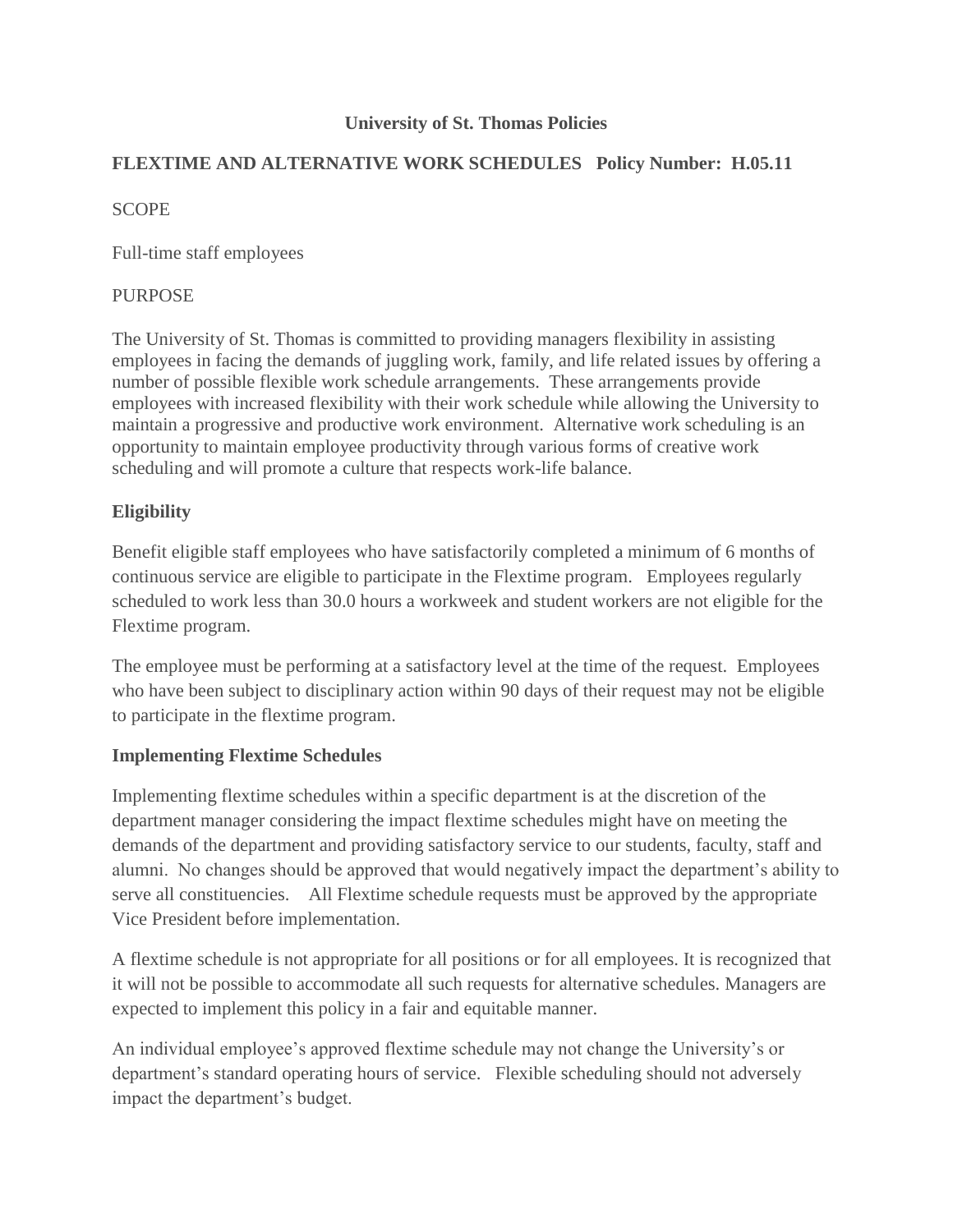#### **Flexible work arrangements options**

1. **Flextime**: An alternative work arrangement permits the employee to schedule their arrival and departure times outside the University's standard operating hours. The University's standard operating hours are 8:30am to 5:30pm - Monday thru Thursday and  $-8:30$  am to 5:00 pm on Friday.

> **Non-Exempt Employees**: A flextime schedule doesn't alter the total number of hours non-exempt employees are scheduled to work in a given work week. Benefit eligible non-exempt employees are expected to meet their 30, 39.5 or 40 hours a week schedule. Non-exempt employees must continue to enter their "in" and "out" punches in the time and attendance system and should schedule an unpaid lunch for a minimum of 30 minutes. Non-exempt employees working a flextime schedule are still subject to all requirements of the Fair Labor Standards Act (FLSA).

> During the weeks where a University holiday is recognized, all flextime schedules revert back to the normal schedule as holiday pay will ONLY be paid at 8 hours for the day for full-time employees working a 39.5 or 40 hour weekly schedule or 6 hours for a 30 hour weekly schedule.

- 2. **Compressed work week**: A compressed workweek will allow employees to work longer days for the part of the week or pay period in exchange for a day off during the two-week pay period.
	- A. **Applies to full-time exempt and non-exempt employees** 4day schedule/3 days at 10 hours per day and 1 day at 9.5 hours – employee will be scheduled to work three days during the workweek for 10 hours per day and 1 day at 9.5 hours. The employee will take one day off during the work week. Vacation and sick day benefits will be applied based on 8 hours per day. Holiday weeks revert back to the regular office schedule. Employees regularly scheduled to work 40 hours per work week would have a 4 day, 10 hours per day compressed work week schedule.
	- B. **Applies to full-time exempt employees only** 9 days/79 or 80 hours –Employee is scheduled to work a minimum of 79 or 80 hours (39.5 or 40 hours per work week) over nine working days in a two week payroll period instead of ten working days. This schedule usually results in the employee working 5 days one work week and 4 days during the other work week in the pay period. Vacation and sick day benefits will be applied based on 8 hours per day. Holiday weeks revert back to the regular office schedule.